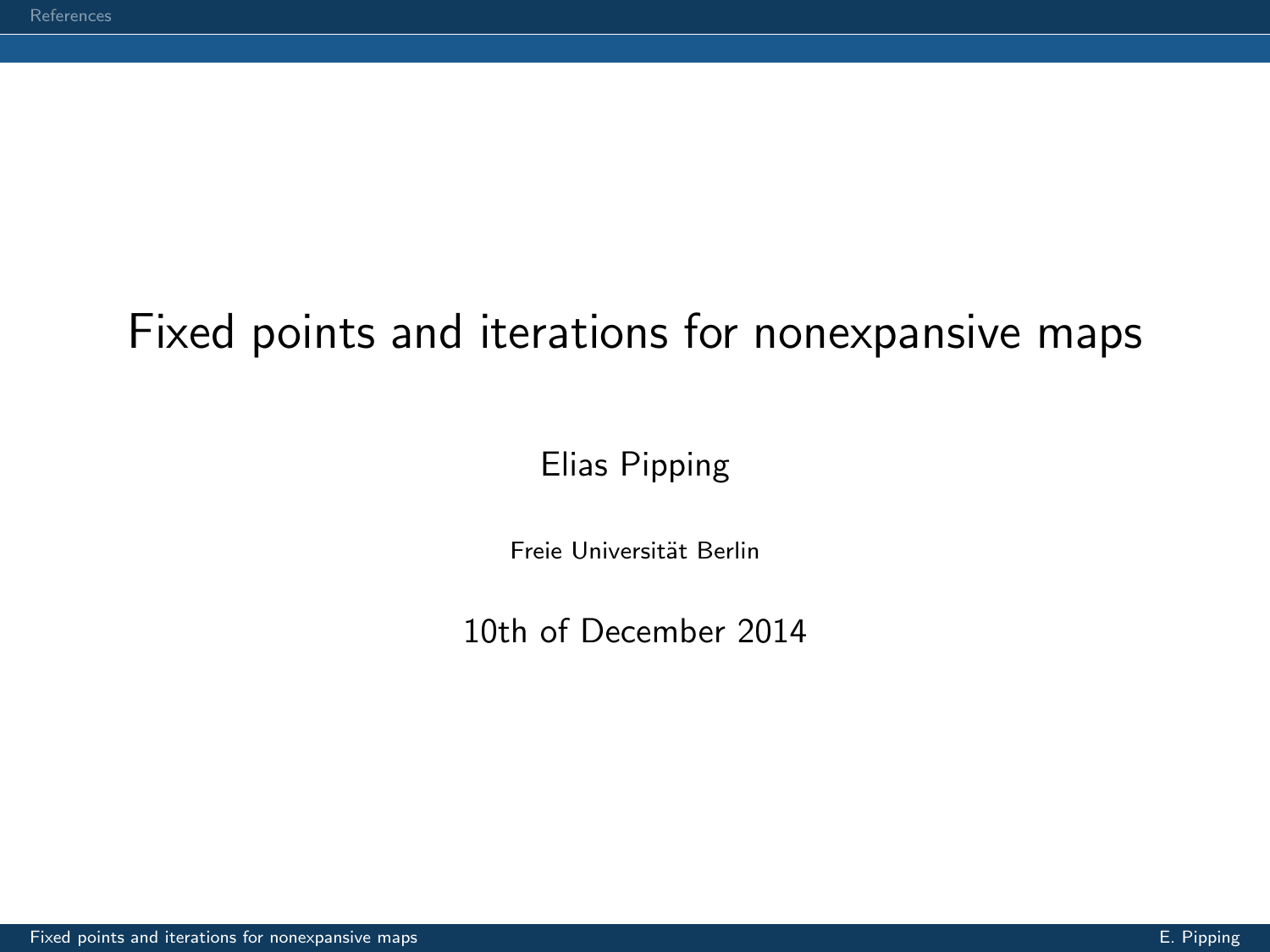### Lipschitz mappings

Consider  $T: C \rightarrow C$  with a closed, nonempty subset C of the Hilbert space H.

#### Definition

The map T is called Lipschitz (with constant q) if it satisfies

$$
|Tx - Ty| \leq q|x - y| \quad \text{for every } x, y \in C.
$$

#### Theorem (Banach [1922\)](#page-12-1)

If T is q-Lipschitz with  $q < 1$ , then the following hold.

- **1** The set of fixed points  $F(T)$  is a singleton, i.e.  $F(T) = \{x^*\}.$
- $\bullet$  For any  $x_0 \in C$ , the Picard iteration  $T^n x_0$  converges to  $x^*$ .

For  $q \approx 1$ , convergence will typically be very slow.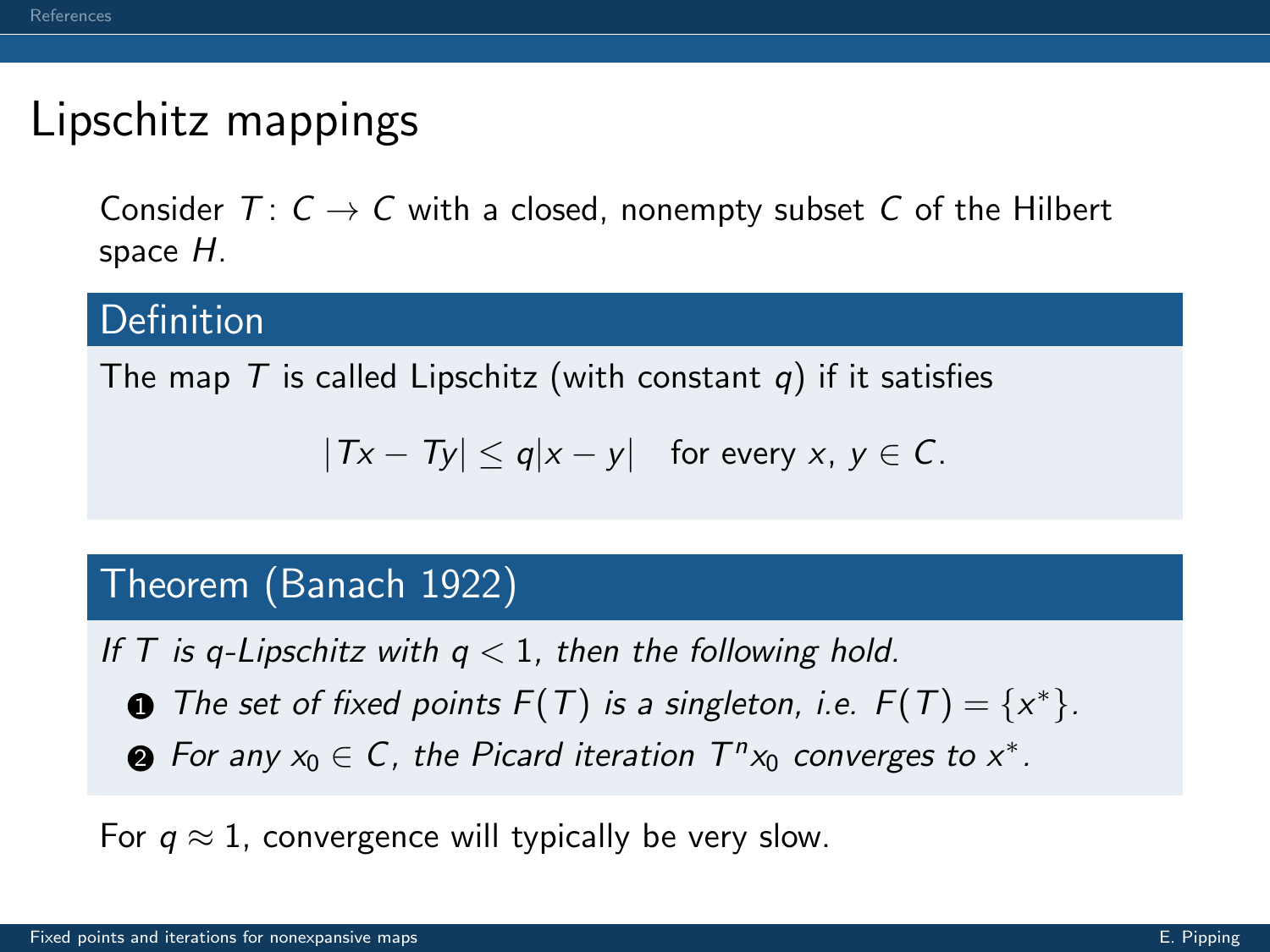### The nonexpansive case

Nonexpansive (i.e. 1-Lipschitz) maps typically do not have fixed points. They do if we require the following:

 $\bullet$  Convexity and e.g. boundedness of C.

 $\bullet$  Nice geometric structure of H.

#### Theorem (Maurey [1981;](#page-16-0) Dowling and Lennard [1997\)](#page-13-0)

Let X be a subspace of  $L^1$ . Then it has the fixed point property

Every nonexpansive map  $T: C \rightarrow C$  on every nonempty closed, convex, bounded set  $C \subset X$  has a fixed point.

if and only if  $X$  is reflexive.

#### Theorem (Kirk [1965\)](#page-15-0)

If C is a nonempty, closed, convex, and bounded subset of a Hilbert space H and  $T: C \to C$  is nonexpansive, then we have  $F(T) \neq \emptyset$ .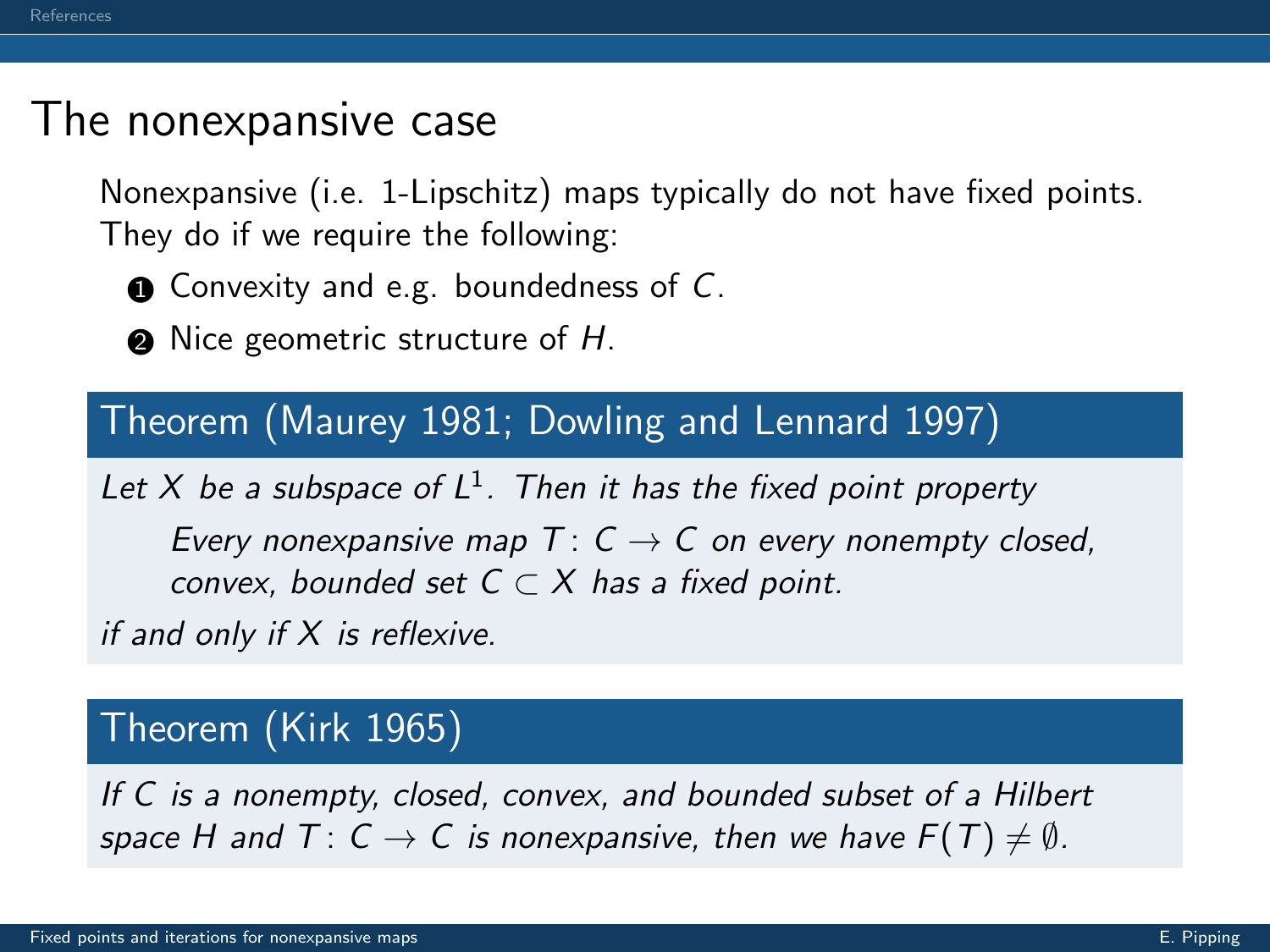### Applications

Linear problem  $Ax=b$  with an symmetric positive semi-definite $^1$  square matrix A and  $b \in \text{range}(A)$ . Observe

$$
Ax = b \iff Rx = 0 \iff x = (id + R)^{-1}x
$$

with  $R\mathrm{x}=A\mathrm{x}-b$ . The resolvent  $J=(\mathsf{id}+R)^{-1}$  is

- defined everywhere (id  $+R$  has strictly positive eigenvalues)
- nonexpansive

$$
\langle Jx - Jy, Jx - Jy \rangle \le \langle Jx - Jy, RJx - RJy \rangle + \langle Jx - Jy, Jx - Jy \rangle
$$
  
=  $\langle Jx - Jy, (id + R)Jx - (id + R)Jy \rangle$   
=  $\langle Jx - Jy, x - y \rangle$ 

and thus  $|Jx - Jy| \le |x - y|$  by Cauchy-Schwarz.

$$
{}^{1}A^{T}=A, \ \langle Ax,x\rangle\geq 0
$$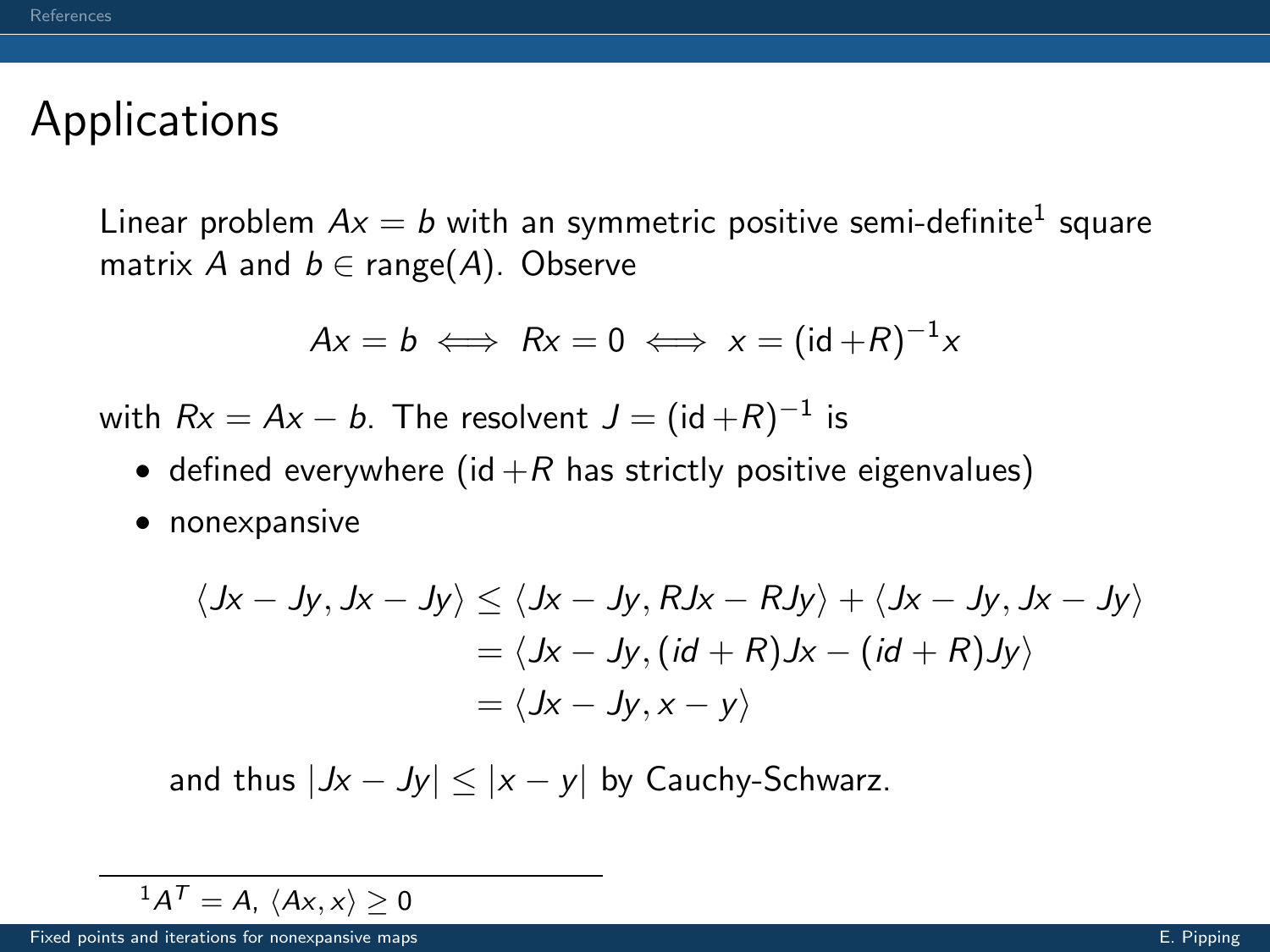### Firm nonexpansiveness

The condition

$$
\langle Jx-Jy, Jx-Jy \rangle \le \langle Jx-Jy, x-y \rangle
$$

is called firm nonexpansiveness. It possesses a sense of direction and suggests that  $J$  is better behaved than a typical nonexpansive map.

#### Remark

There is a one-to-one correspondence between nonexpansive and firmly nonexpansive operators on H through the transformation

$$
\mathcal{T}\mapsto \frac{\mathsf{id}+\mathcal{T}}{2}\quad\text{and its inverse}\quad\mathcal{T}\mapsto 2\mathcal{T}-\mathsf{id}\,.
$$

Observe: 
$$
|u|^2 \le \langle u, w \rangle \iff \underbrace{\left| \frac{1}{2} w \right|^2 - \langle u, w \rangle + |u|^2}_{\left| \frac{1}{2} w - u \right|^2} \le \left| \frac{1}{2} w \right|^2
$$
.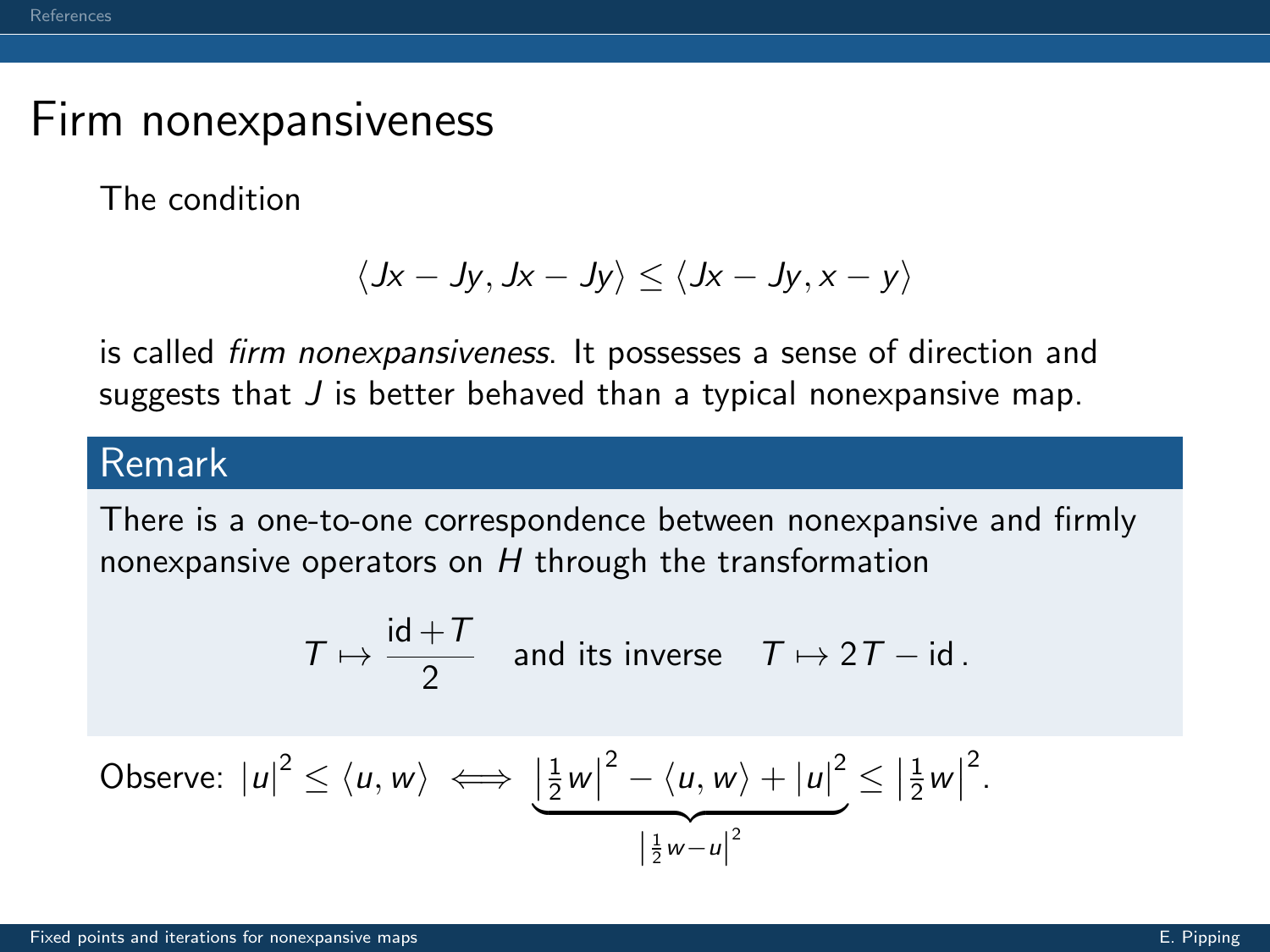### **Iterations**

Picard iterations  $T^{n}x$  of nonexpansive operators typically do not converge, not even weakly.<sup>2</sup>

There are mainly two popular alternative iteration schemes.

• (Mann [1953;](#page-15-1) Krasnoselski [1955\)](#page-15-2):

$$
x_{n+1} := \alpha x_n + (1-\alpha) \, Tx_n.
$$

Motivation: Picard iteration for a nicer map.

• (Halpern [1967\)](#page-14-0):

$$
x_{n+1} := \alpha_n x_0 + (1 - \alpha_n) \mathsf{T} x_n.
$$

Motivation: If C is closed, convex, and bounded, then the fixed points  $x_{\lambda}$  of  $x \mapsto \lambda x_0 + (1 - \lambda)Tx$  converge strongly to  $P_{F(T)}(x_0)$  as  $\lambda \rightarrow 0$  (Browder [1967\)](#page-12-2).

Many extensions exist (Ishikawa [1974;](#page-14-1) B. Xu and Noor [2002;](#page-17-1) Kim and H.-K. Xu [2005;](#page-15-3) Temir [2010\)](#page-16-1).

<sup>2</sup>Think of a rotation.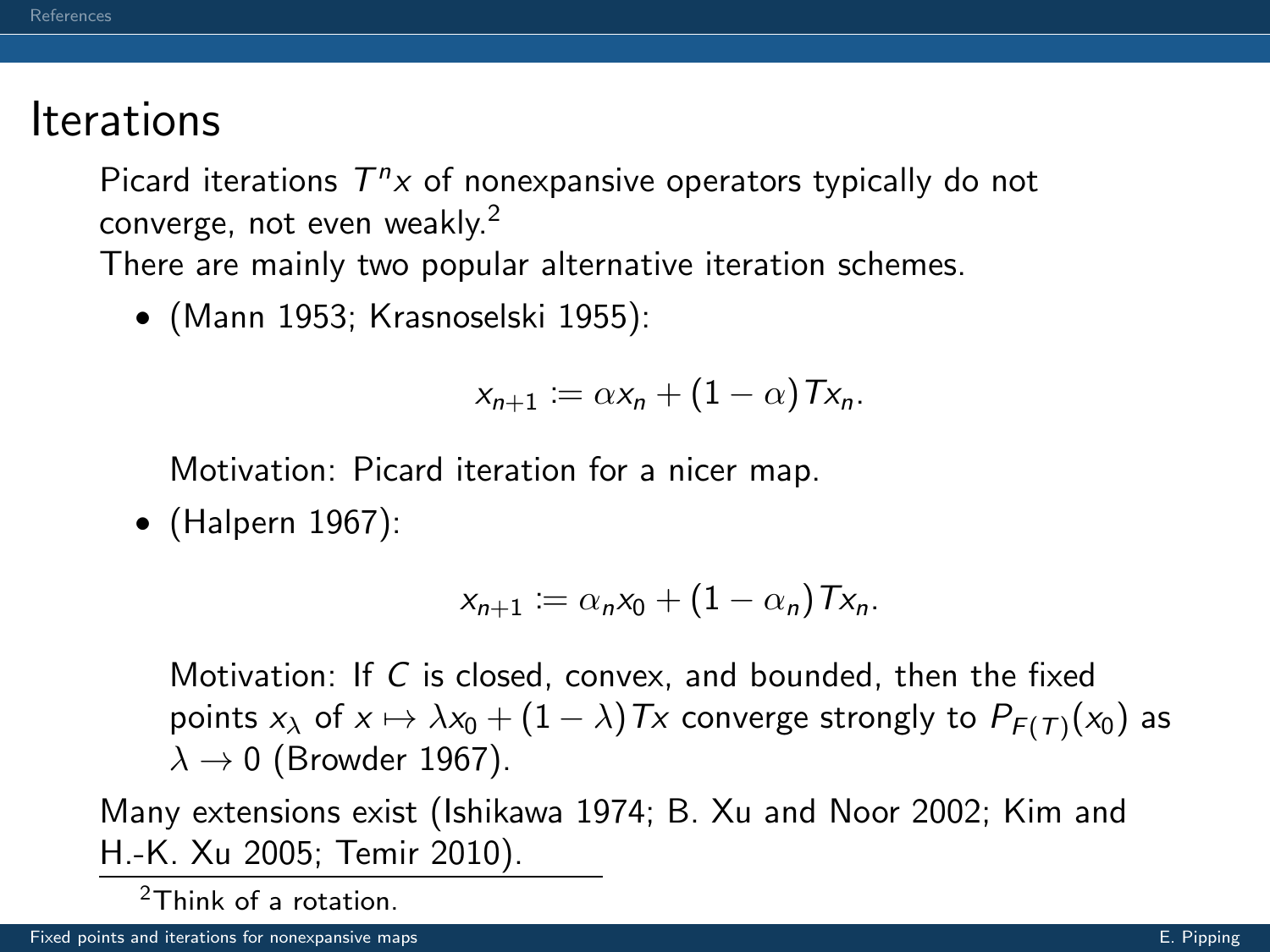# Convergence Analysis: Mann's method

### Theorem (Opial [1967;](#page-16-2) Edelstein and O'Brien [1978\)](#page-14-2)

If C is closed and convex (not necessarily bounded) and  $T: C \rightarrow C$  has a fixed point, then we have  $x_n \xrightarrow{\sigma} x^* \in F(T)$  as  $n \to \infty$  for

$$
x_{n+1} := \alpha x_n + (1-\alpha) Tx_n.
$$

whenever  $\alpha \in (0,1)$ . The point  $x^*$  depends on  $x_0$ .

#### Counterexample (Genel and Lindenstrauss [1975\)](#page-14-3)

At least for  $\alpha = 1/2$ , convergence is not strong.

Convergence rate for a rotation with  $\alpha = 1/2$  and  $|x_0| = 1$ .

|    |      |                            | angle $\lceil \circ \rceil$ iterations error angle $\lceil \circ \rceil$ iterations | error              |
|----|------|----------------------------|-------------------------------------------------------------------------------------|--------------------|
| 20 |      |                            | $753$ $1\times10^{-5}$ $ $ 5 $12\,091$ $1\times10^{-5}$                             |                    |
| 10 | 3020 | $1 \times 10^{-5}$ 11.3384 | 2349                                                                                | $1 \times 10^{-5}$ |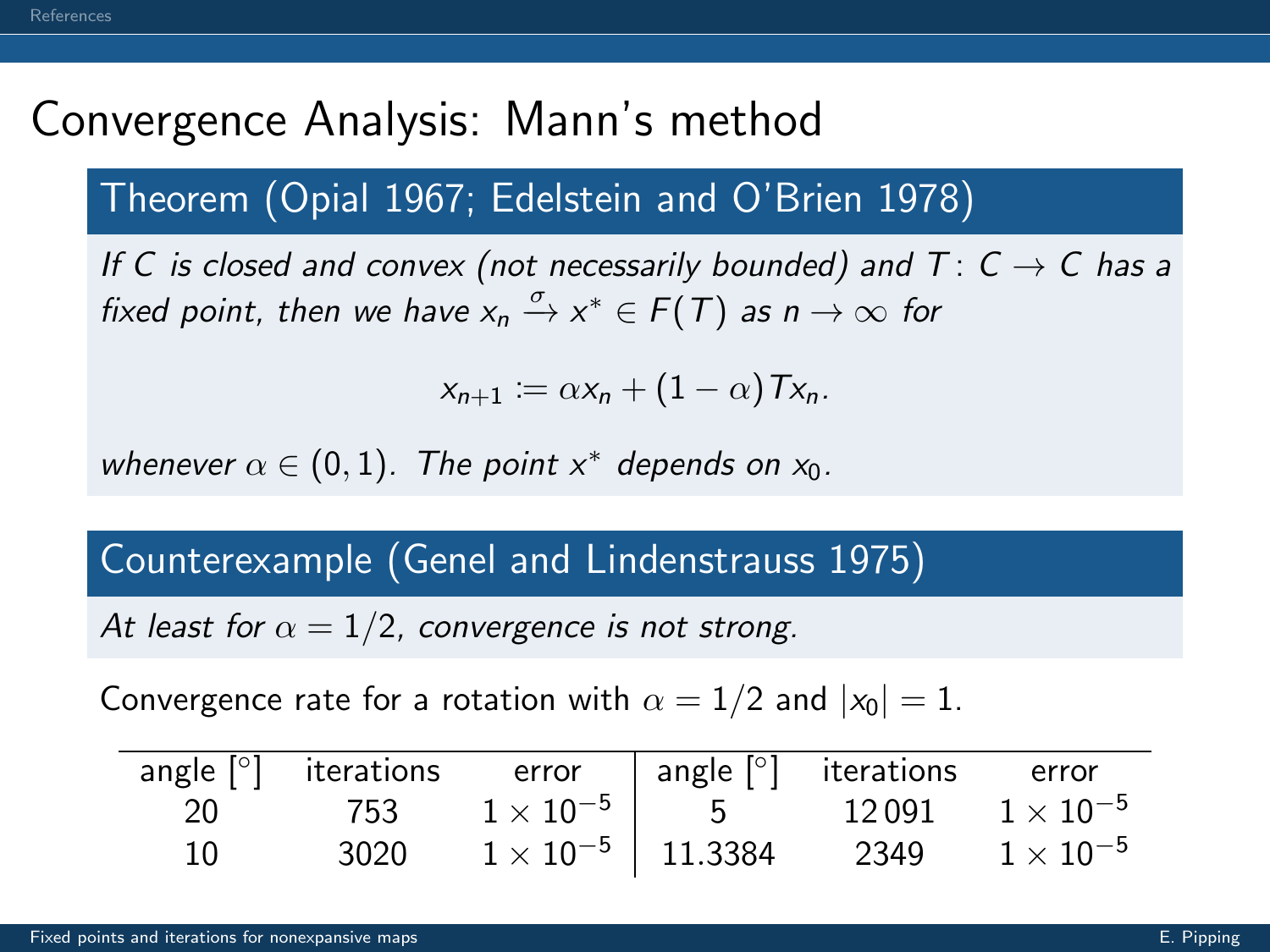# Convergence Analysis: Halpern's method

#### Theorem (Wittmann [1992\)](#page-17-2)

If C is closed and convex (not necessarily bounded) and  $T: C \rightarrow C$  has a fixed point, then we have  $x_n \to P_{F(T)}(x_0)$  as  $n \to \infty$  for

$$
x_{n+1} := \alpha_n x_0 + (1 - \alpha_n) \, Tx_n.
$$

whenever  $\alpha_n \to 0$ ,  $\sum \alpha_n = \infty$ , and  $\sum |\alpha_n - \alpha_{n+1}| < \infty$ .

The first two conditions are also generally necessary (Halpern '67). General convergence result (Cominetti, Soto, and Vaisman [2014\)](#page-13-1):

$$
|Tx_n - x_n| \leq \text{diam}(C) \Big( \pi \sum_{i=1}^n \alpha_i (1 - \alpha_i) \Big)^{-1/2}
$$
  
 
$$
\approx \log(n) + \gamma - \pi^2/6 \text{ for } \alpha_i = 1/(i+1)
$$

Convergence rate for a rotation with  $\alpha_n = 1/(n+1)$  and  $|x_0| = 1$ .

| angle $[°]$ | iterations | error               |             | $\vert$ angle $\vert$ <sup>o</sup> iterations | error               |
|-------------|------------|---------------------|-------------|-----------------------------------------------|---------------------|
|             |            | $1\times10^{-16}$   | $5^{\circ}$ |                                               | $1 \times 10^{-16}$ |
| 10          | 35.        | $2 \times 10^{-16}$ | 11.3384     | 9683                                          | $1 \times 10^{-5}$  |

[Fixed points and iterations for nonexpansive maps](#page-0-0) E. Pipping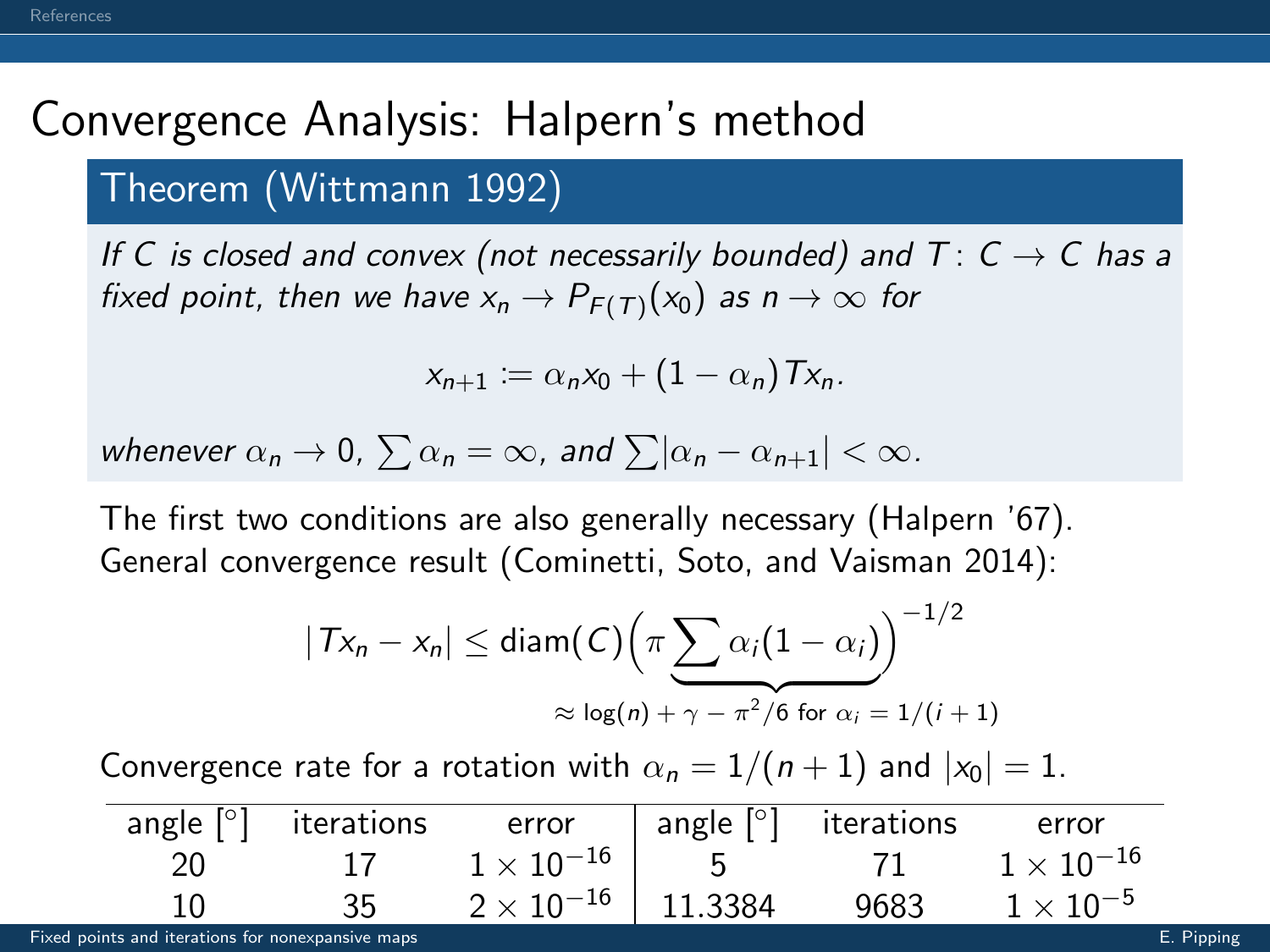# Detour: Haugazeau's hybrid method

#### Theorem (Brègman [1965\)](#page-12-3)

For k-many closed convex bodies  $C_i$  with  $S=\bigcap_{i\leq k}C_i\neq\emptyset$ , the iteration of cyclic projections

$$
x_{n+1} := P_{C_{(n \bmod k)+1}}(x_n)
$$

converges weakly to a point  $x^* \in S$ . The point  $x^*$  depends on  $x_0$ .

#### Theorem (Haugazeau [1968\)](#page-14-4)

We have strong convergence to  $P<sub>S</sub>(x<sub>0</sub>)$  for the Q-stabilised iteration

$$
x_{n+1} := Q(x_0, x_n, P_{C_{(n \bmod k)+1}}(x_n)),
$$

with  $Q(x, y, z) = P_{H(x,y) \cap H(y,z)}(x)$  and

$$
H(u, v) = \{w : (w - v, v - u) \geq 0\}
$$

Observe: The projectors  $P_{C_i}$  are firmly nonexpansive.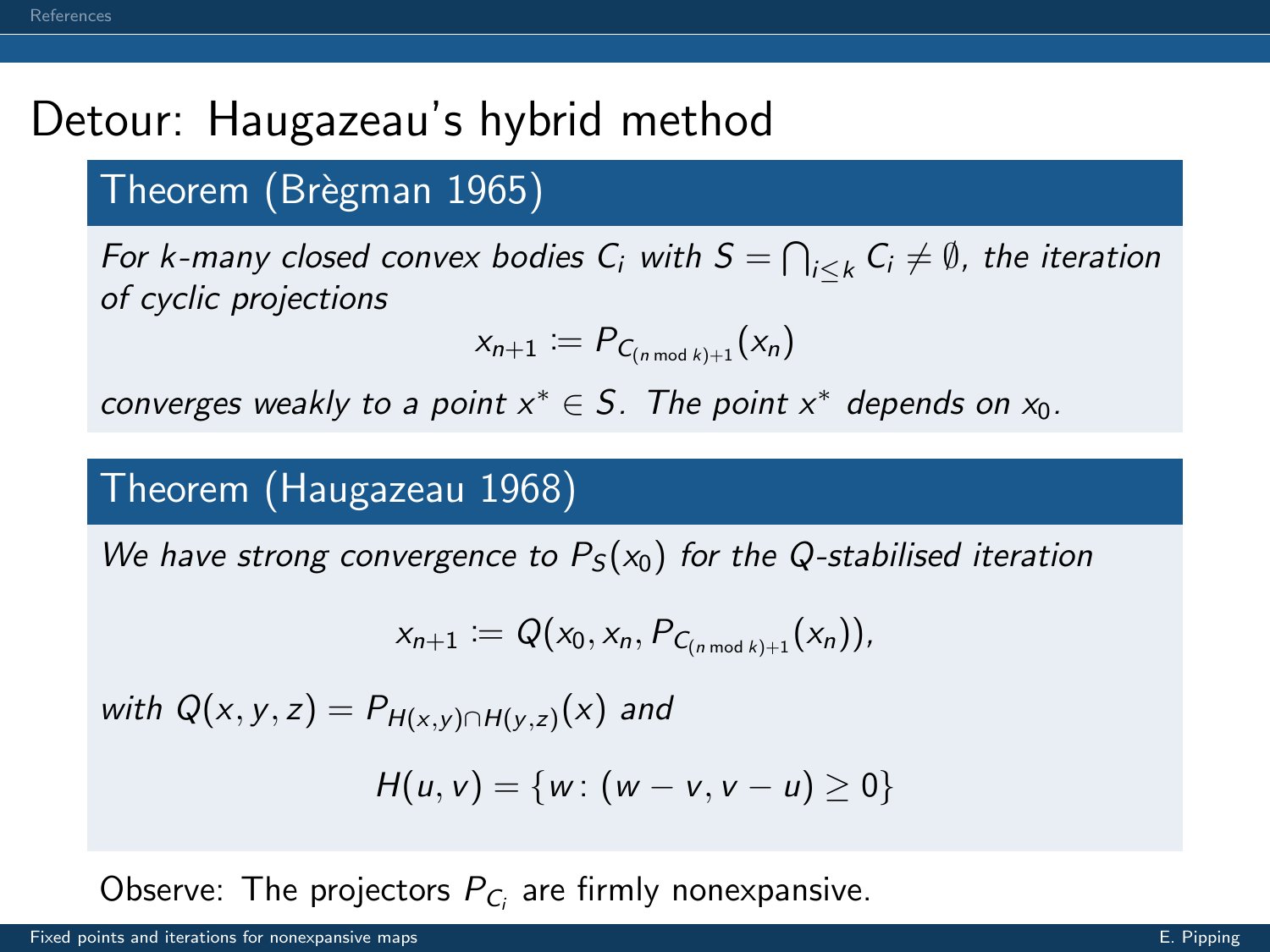## A general weak-to-strong principle

For cyclic projections, firmly nonexpansive operators, etc..

#### Theorem (Bauschke and Combettes [2001\)](#page-12-4)

If T:  $H \rightarrow H$  is firmly nonexpansive and the set of fixed points  $F(T)$  is nonempty, then the iteration given by

$$
x_{n+1} := Q(x_0, x_n, Tx_n) = P_{H(x_0, x_n) \cap H(x_n, Tx_n)}(x_0)
$$

converges strongly to  $P_{F(T)}(x_0)$ .

For a firmly nonexpansive operator T and  $y \in F(T)$  we have

$$
0\leq \langle (\mathsf{id}-T)x- (\mathsf{id}-T)y,\, Tx-Ty\rangle = \langle x-Tx,\, Tx-y\rangle,
$$

thus  $y \in H(x, Tx)$  and  $F(T) \subset \bigcap_{x \in H} H(x, Tx)$ . Conversely:  $z \in H(z, Tz)$  implies  $z \in F(T)$ .

|     |     | angle $\lceil \circ \rceil$ iterations error angle $\lceil \circ \rceil$ iterations error |    |                   |
|-----|-----|-------------------------------------------------------------------------------------------|----|-------------------|
| -20 | Q C | $9\times10^{-16}$ 5 36                                                                    |    | $4\times10^{-15}$ |
| 10  | 18  | $2 \times 10^{-15}$ 11.3384                                                               | 16 | $3\times10^{-15}$ |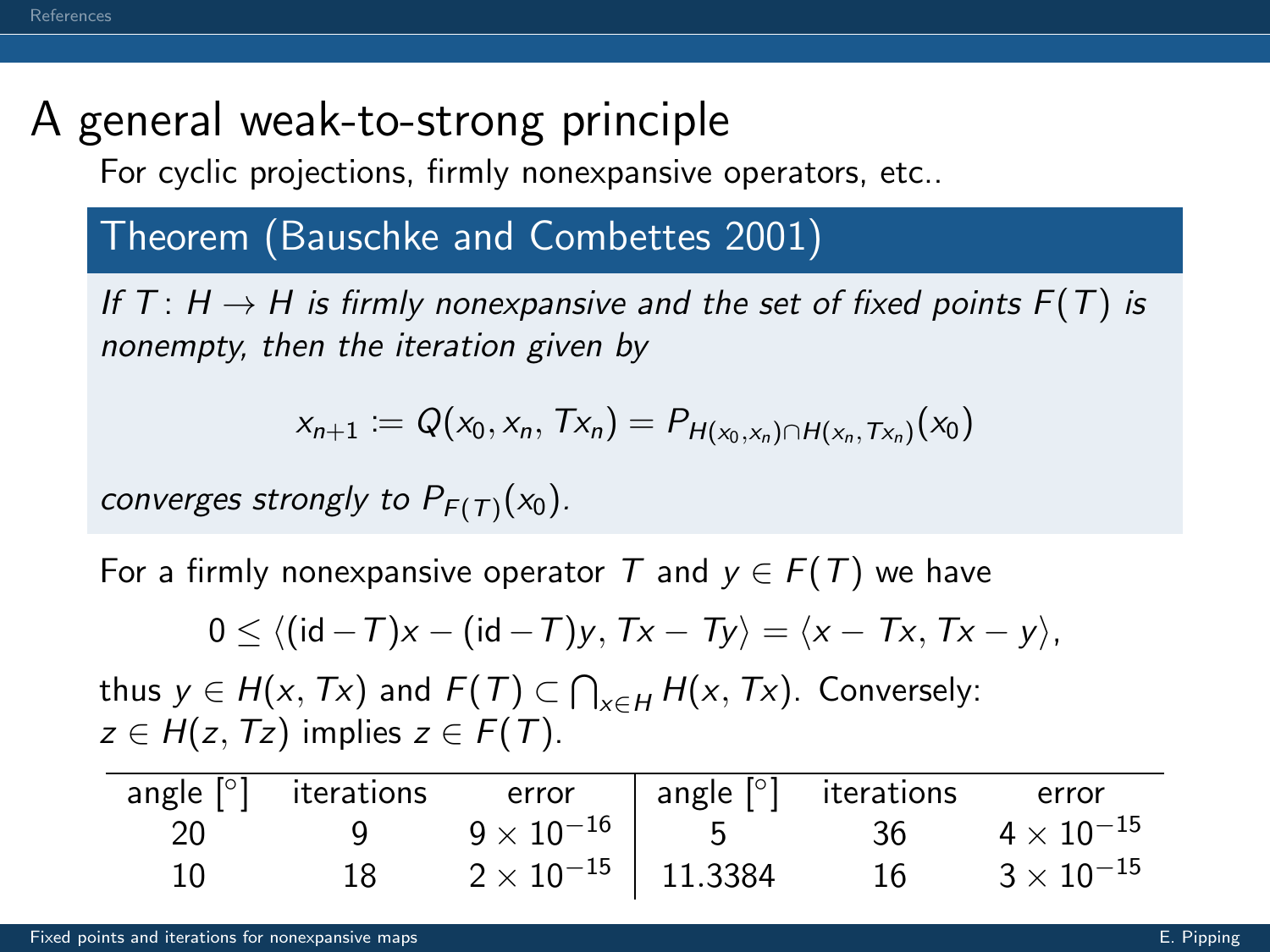## Summary

Pro: None of the shortcomings of the other methods Neither: Additional projection step very cheap (see next slide). Contra: Rate of convergence unknown.

Further remarks

- Weak-to-strong principle has more general applications.
- Works also for finite families of firmly nonexpansive maps, ensuring convergence towards the projection onto the set of common fixed points.
- For infinite families, some assumptions have to be made; regardless the strategy can be applied to  $(\mathsf{id} + \gamma_n R)^{-1}$  with  $\mathsf{inf}_n \gamma_n > 0$
- More generally, the strategy can be applied to the proximal point method (Rockafellar [1976\)](#page-16-3)
- Any iteration with a firmly nonexpansive map is a special case of the proximal point algorithm (Eckstein et al. [1988\)](#page-13-2), e.g. Douglas-Rachford (Lions and Mercier [1979\)](#page-15-4).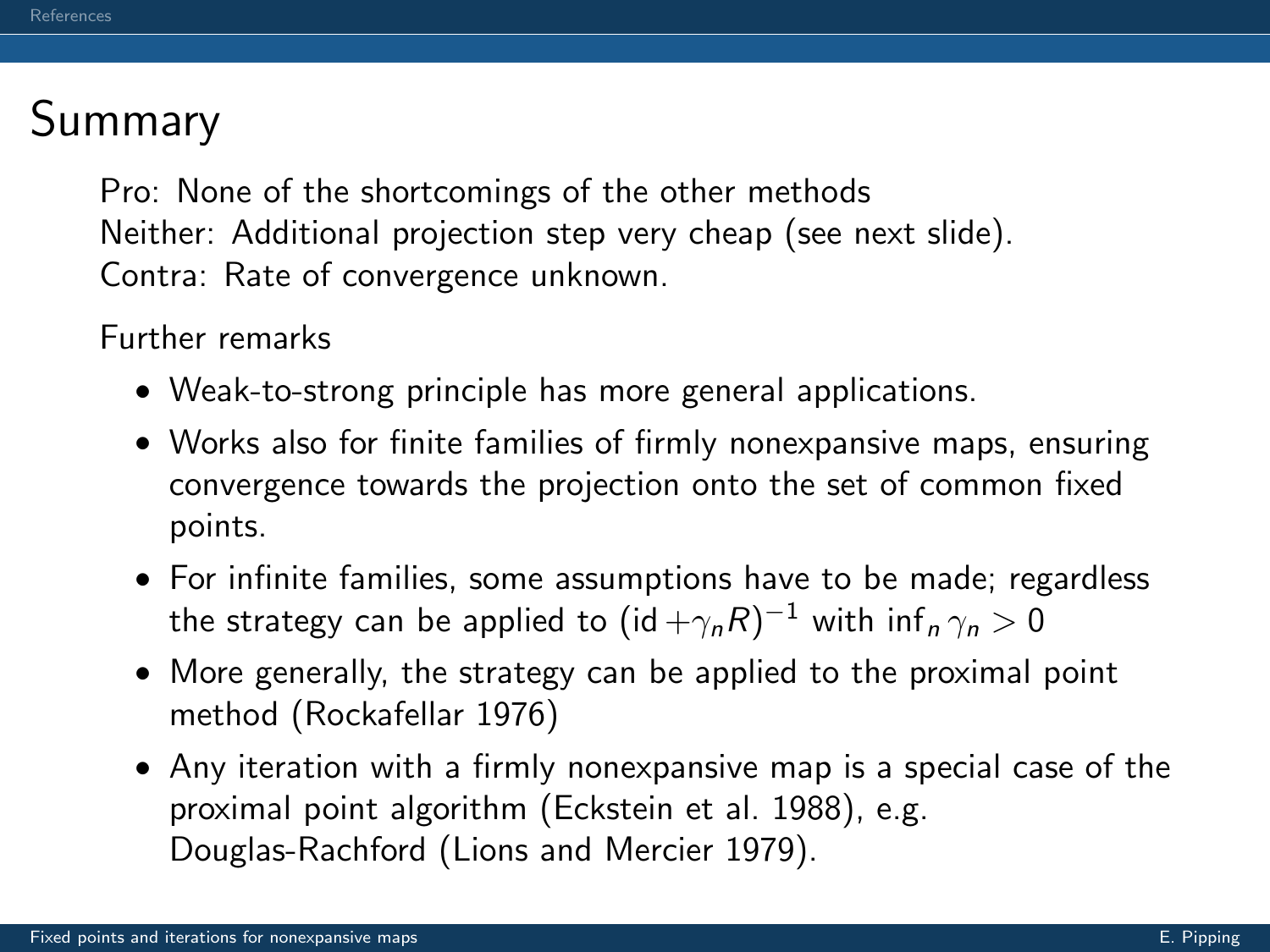### Appendix

The map Q can be explicitly calculated (Haugazeau [1968\)](#page-14-4). To that end, define

$$
\tilde{Q}(x, y, z) = \begin{cases} z & \text{if } \rho = 0 \text{ and } \chi \ge 0 \\ x + \left(1 + \frac{\chi}{\nu}\right)(z - y) & \text{if } \rho > 0 \text{ and } \chi \nu \ge \rho \\ y + \frac{\nu}{\rho}\left(\chi(x - y) + \mu(z - y)\right) & \text{if } \rho > 0 \text{ and } \chi \nu < \rho \end{cases}
$$

where  $\chi = \langle x - y, y - z \rangle$ ,  $\mu = |x - y|^2$ ,  $\nu = |y - z|^2$ , and  $\rho = \mu \nu - \chi^2$ .

We now have the following dichotomy.

- Either  $\rho = 0$  and  $\chi < 0$ , so that  $H(x, y) \cap H(y, z) = \emptyset$  or
- the intersection  $H(x, y) \cap H(y, z)$  is nonempty and we have  $P_{H(x,y)\cap H(y,z)}(x) = Q(x,y,z) = Q(x,y,z).$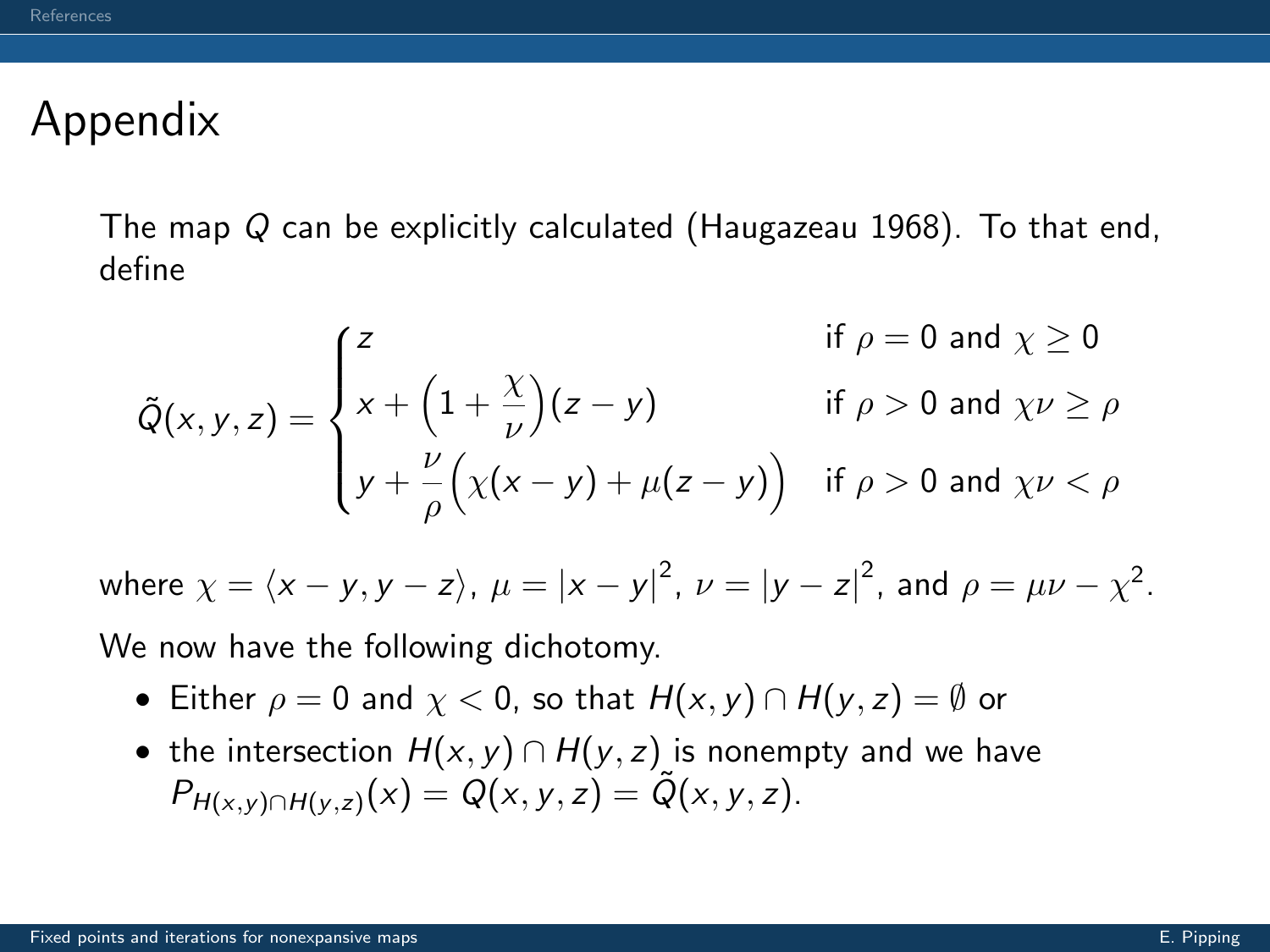## <span id="page-12-0"></span>Bibliography I

- <span id="page-12-1"></span>歸 S. Banach. "Sur les opérations dans les ensembles abstraits et leur application aux équations intégrales." French. In: Fundamenta math. 3 (1922), pp. 133–181.
- <span id="page-12-4"></span>H. H. Bauschke and P. L. Combettes. "A weak-to-strong convergence principle for Fejér-monotone methods in Hilbert spaces". In: *Math. Oper. Res.* 26.2 (2001), pp. 248–264. ISSN: 0364-765X. DOI: [10.1287/moor.26.2.248.10558](http://dx.doi.org/10.1287/moor.26.2.248.10558).
- <span id="page-12-3"></span>譶 L. M. Brègman. "Finding the common point of convex sets by the method of successive projection". In: Dokl. Akad. Nauk SSSR 162 (1965), pp. 487–490. issn: 0002-3264.
- <span id="page-12-2"></span>歸 F. E. Browder. "Convergence of approximants to fixed points of nonexpansive non-linear mappings in Banach spaces". In: Arch. Rational Mech. Anal. 24 (1967), pp. 82–90. issn: 0003-9527.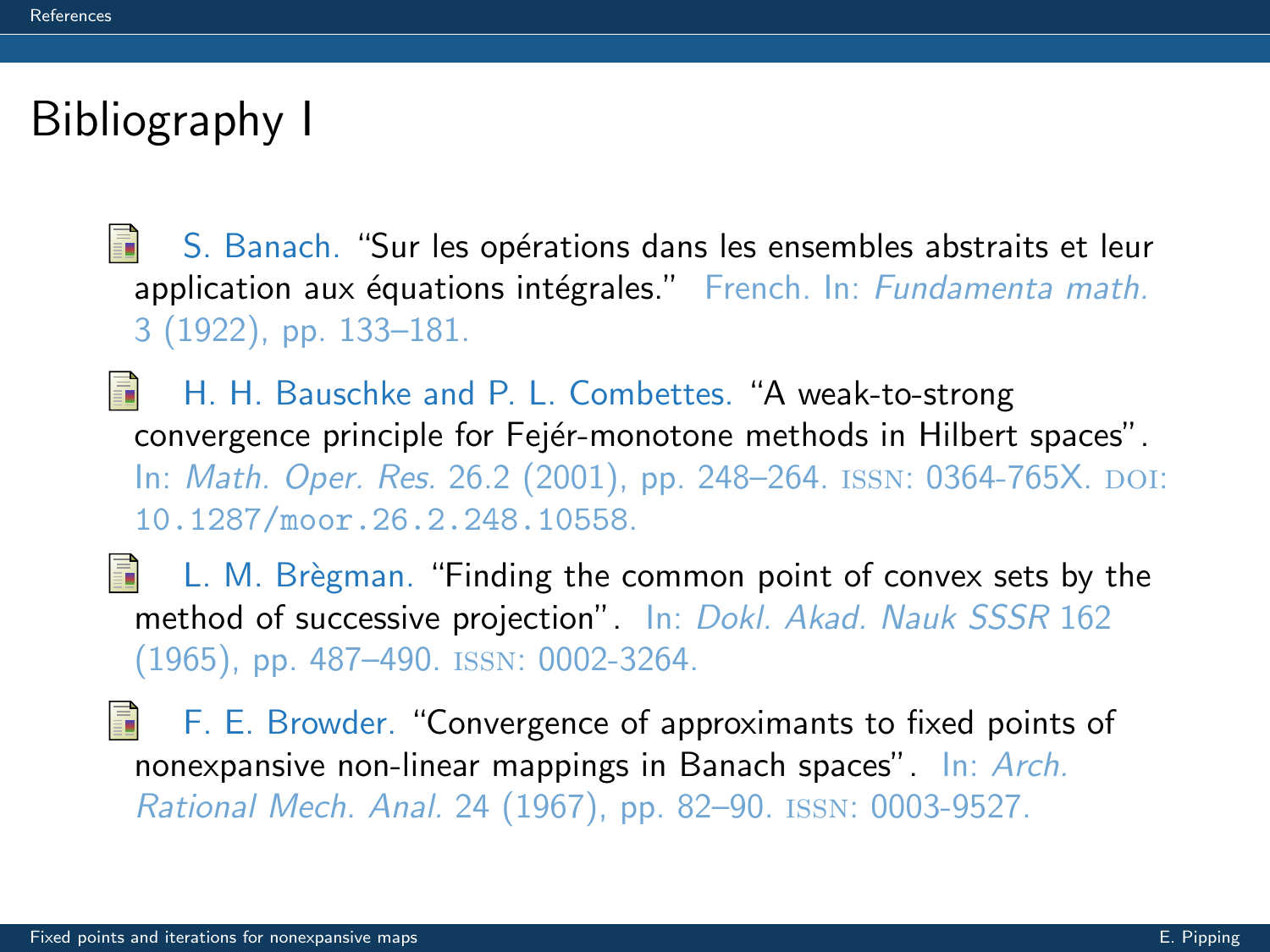# Bibliography II

- <span id="page-13-1"></span>R. Cominetti, J. A. Soto, and J. Vaisman. "On the rate of convergence of Krasnoselski-Mann iterations and their connection with sums of Bernoullis". In: Israel J. Math. 199.2 (2014), pp. 757–772. ISSN: 0021-2172. DOI: [10.1007/s11856-013-0045-4](http://dx.doi.org/10.1007/s11856-013-0045-4). URL: <http://dx.doi.org/10.1007/s11856-013-0045-4>.
- <span id="page-13-0"></span>**P. N. Dowling and C. J. Lennard. "Every nonreflexive subspace of** L1[0, 1] fails the fixed point property". In: Proc. Amer. Math. Soc. 125.2 (1997), pp. 443-446. ISSN: 0002-9939. DOI: [10.1090/S0002-9939-97-03577-6](http://dx.doi.org/10.1090/S0002-9939-97-03577-6). url: <http://dx.doi.org/10.1090/S0002-9939-97-03577-6>.
- <span id="page-13-2"></span>品 J. Eckstein et al. The Lions-Mercier Splitting Algorithm and the Alternating Direction Method are Instances of the Proximal Point Algorithm. CICS (Series). Massachusetts Institute of Technology, Operations Research Center, Laboratory for Information and Decision Systems, Intelligent Control Systems, 1988.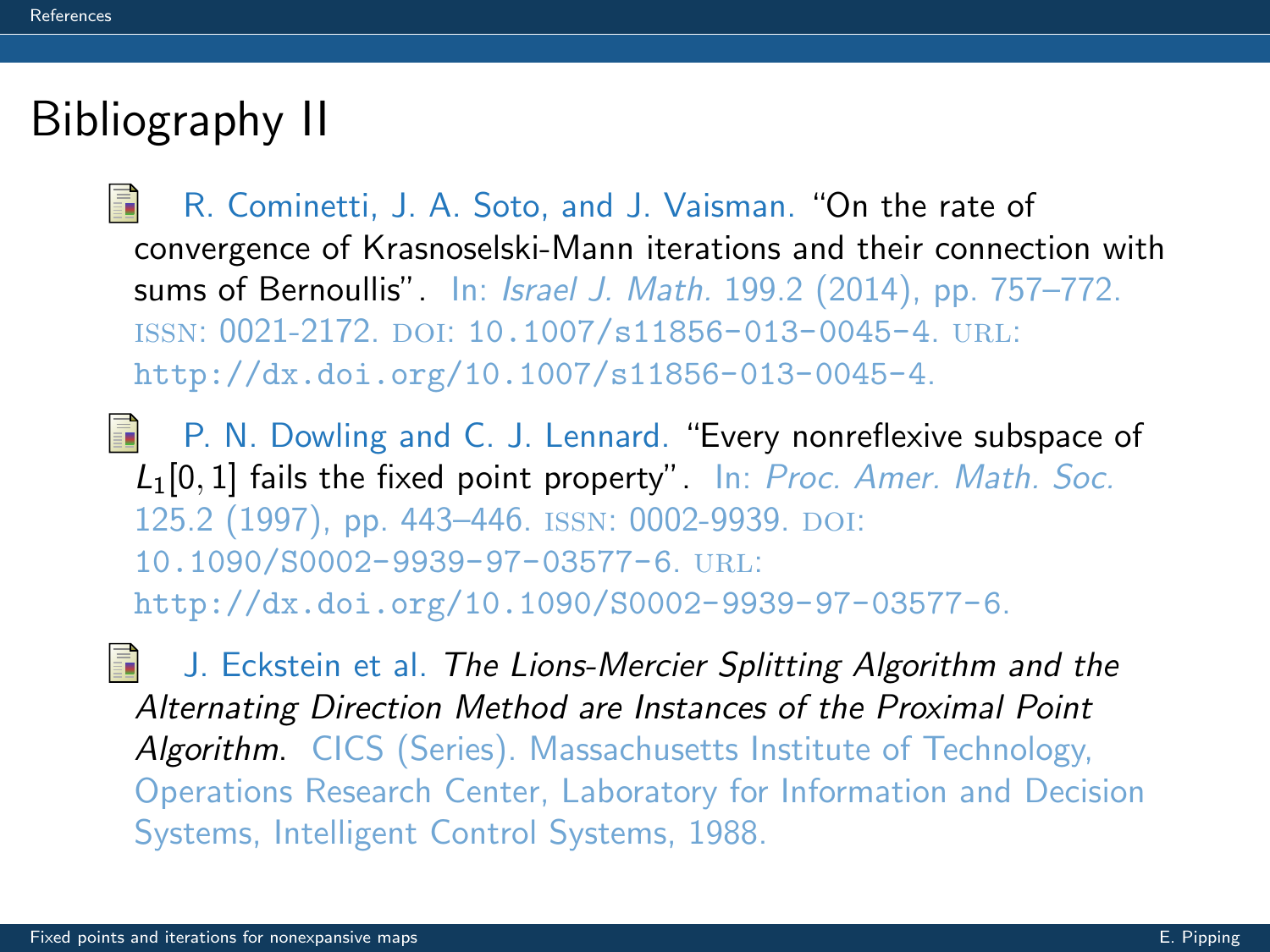# Bibliography III

<span id="page-14-2"></span>M. Edelstein and R. C. O'Brien. "Nonexpansive mappings, 螶 asymptotic regularity and successive approximations." English. In: J. Lond. Math. Soc., II. Ser. 17 (1978), pp. 547-554. DOI: [10.1112/jlms/s2-17.3.547](http://dx.doi.org/10.1112/jlms/s2-17.3.547).

<span id="page-14-3"></span>A. Genel and J. Lindenstrauss. "An example concerning fixed points". In: Israel J. Math. 22.1 (1975), pp. 81–86. issn: 0021-2172.

<span id="page-14-0"></span>B. Halpern. "Fixed points of nonexpanding maps". In: Bull. Amer. Math. Soc. 73 (1967), pp. 957–961. issn: 0002-9904.

<span id="page-14-4"></span>量 Y. Haugazeau. "Sur les inéquations variationnelles et la minimisation de fonctionnelles convexes". Thèse, Université de Paris, Paris, France. 1968.

<span id="page-14-1"></span>S. Ishikawa. "Fixed points by a new iteration method". In: Proc. Amer. Math. Soc. 44 (1974), pp. 147–150. issn: 0002-9939.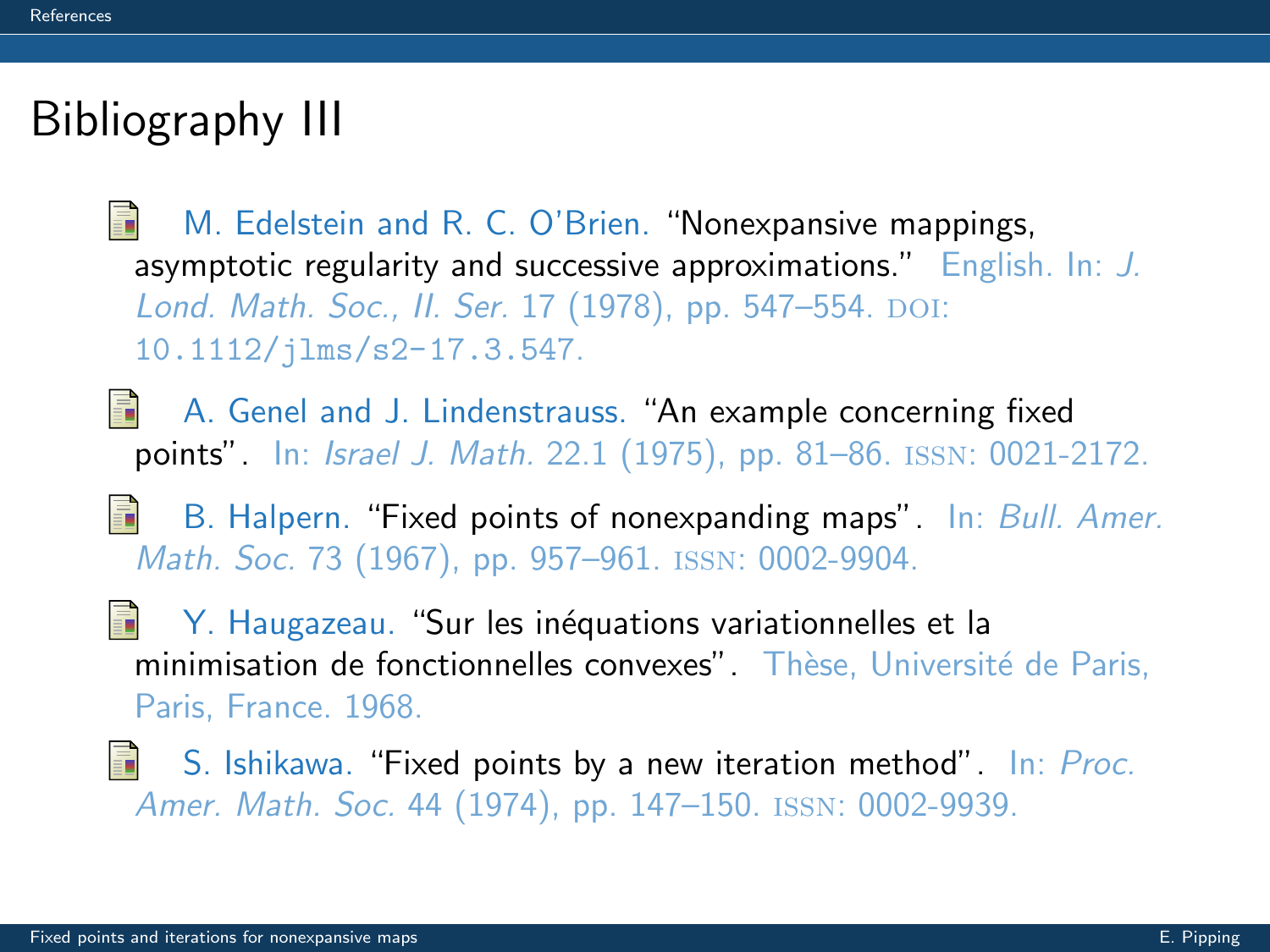# Bibliography IV

<span id="page-15-3"></span>T.-H. Kim and H.-K. Xu. "Strong convergence of modified Mann iterations". In: Nonlinear Anal. 61.1-2 (2005), pp. 51–60. issn: 0362-546X. DOI: [10.1016/j.na.2004.11.011](http://dx.doi.org/10.1016/j.na.2004.11.011). URL: <http://dx.doi.org/10.1016/j.na.2004.11.011>.

- <span id="page-15-0"></span> $\Box$  W. A. Kirk. "A fixed point theorem for mappings which do not increase distances". In: Amer. Math. Monthly 72 (1965). pp. 1004–1006. issn: 0002-9890.
- <span id="page-15-2"></span>E. M. A. Krasnoselski. "Two remarks on the method of successive approximations". In: Uspehi Mat. Nauk  $(N.S.)$  10.1(63) (1955), pp. 123–127. issn: 0042-1316.
- <span id="page-15-4"></span>S. P.-L. Lions and B. Mercier. "Splitting algorithms for the sum of two nonlinear operators". In: SIAM J. Numer. Anal. 16.6 (1979), pp. 964-979. ISSN: 0036-1429. DOI: [10.1137/0716071](http://dx.doi.org/10.1137/0716071).
- <span id="page-15-1"></span>W. R. Mann. "Mean value methods in iteration". In: Proc. Amer. Math. Soc. 4 (1953), pp. 506–510. issn: 0002-9939.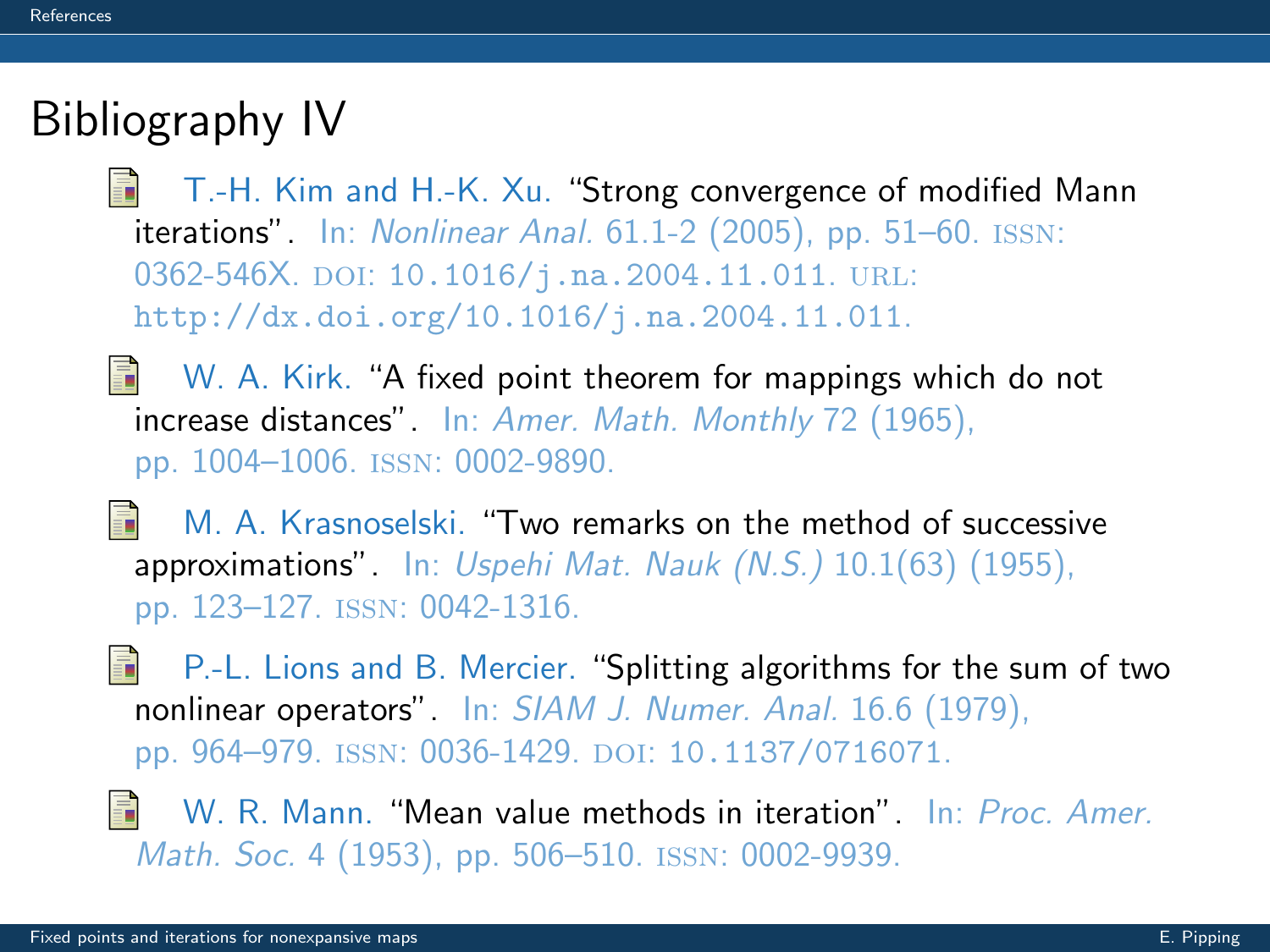## Bibliography V

- <span id="page-16-0"></span>暈 B. Maurey. "Points fixes des contractions de certains faiblement compacts de L<sup>1</sup>". In: Seminar on Functional Analysis, 1980–1981. Ecole Polytech., Palaiseau, 1981, Exp. No. VIII, 19.
- <span id="page-16-2"></span>Z. Opial. "Weak convergence of the sequence of successive approximations for nonexpansive mappings". In: Bull. Amer. Math. Soc. 73 (1967), pp. 591–597. ISSN: 0002-9904.
- <span id="page-16-3"></span>晶 R. T. Rockafellar. "Monotone operators and the proximal point algorithm". In: SIAM J. Control Optimization 14.5 (1976), pp. 877–898. issn: 0363-0129.
- <span id="page-16-1"></span>S. Temir. "Convergence of three-step iterations scheme for nonself asymptotically nonexpansive mappings". In: Fixed Point Theory Appl. (2010), Art. ID 783178, 15. issn: 1687-1820.